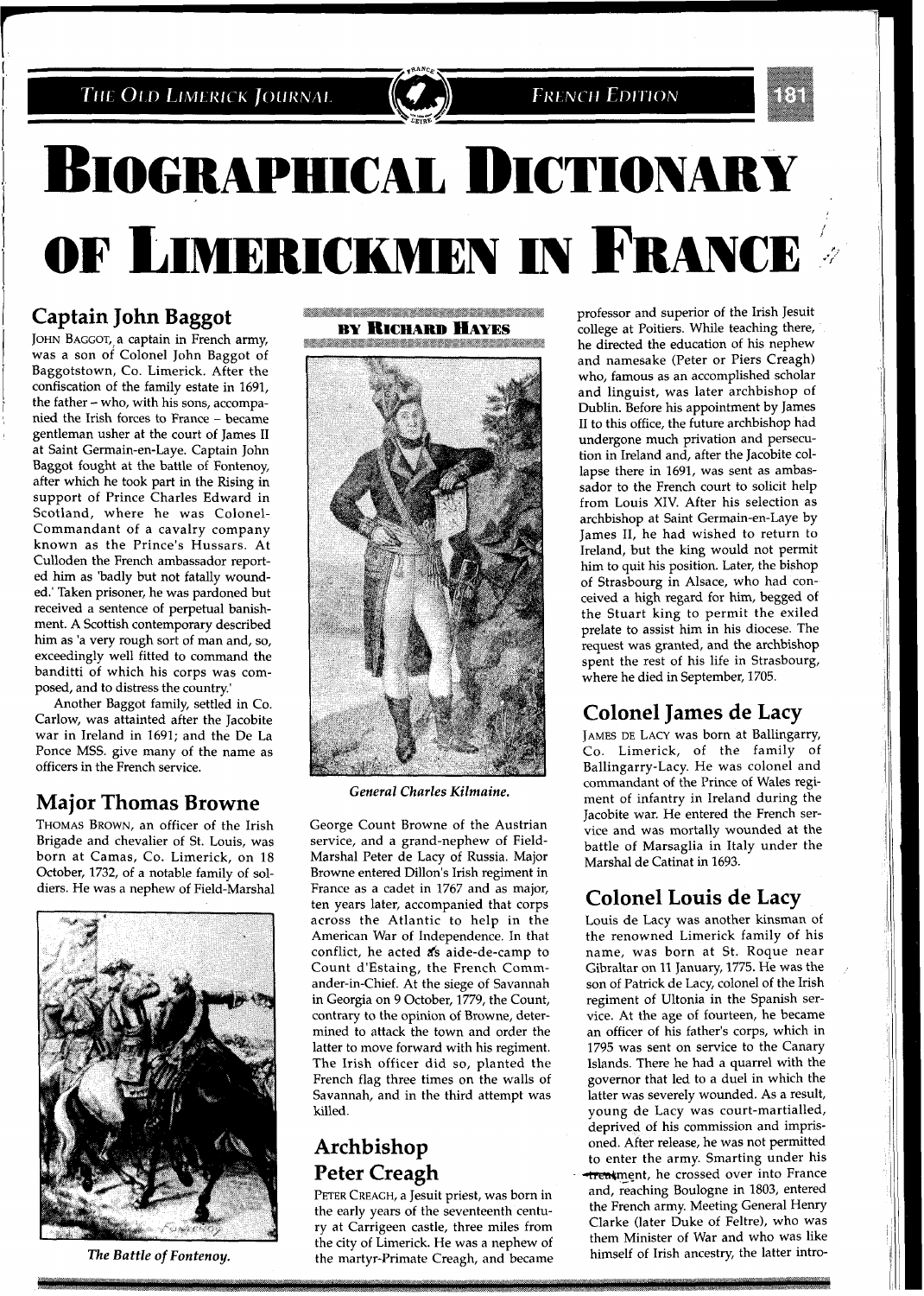

duced him to Napoleon. He immediately got a commission as captain in the Irish Legion which had been just formed at Morlaix. In 1807, a large French force under Murat, of which 800 men with de Lacy as commander formed part, was sent into Spain in pursuance of Napoleon's plan for the conquest of that country.

On arrival at Madrid in 1808, de Lacy was reluctant about fighting against the country of his birth. Dressed in female attire, he escaped from the camp of the Franco-Irish corps and surrendered himself as prisoner of war to the Spanish commander. He was warmly welcomed and immediately received a commission with the rank of colonel in the Burgos regiment. For several years, he fought gallantly in various encounters with the French invaders, and in 1812 found himself in chief command of the army of Galicia numbering 10,000 men. With the return of the exiled monarch Ferdinand VII to the Spanish throne, much civil discord followed, and an anti-royalist conspiracy, of which de Lacy was a moving spirit, was formed. Eventually, the gallant Spanish-Irish soldier was arrested and condemned to death, and in July, 1816, he was shot. Four years later, his body was exhumed and conveyed with much pomp and military honour to Barcelpna, where it was placed beside that of his uncle, Count Francis de Lacy. The king of Spain accompanied the funeral on foot, and made amends for the past by conferring on the dead officer and posthumous title of Duke of Ultonia.

## **Field-Marshal Peter de Lacy**

PETER DE LACY, son of Pierce Edmund de Lacy of Ballingarry, Co. Limerick, by Maria Courtney, was born at Coolrus, Bruree, Co. Limerick, in 1678. During the Jacobite war, he was ensign of the Irish regiment of which his uncle James was colonel. Leaving Ireland in 1692, young Peter went to France, landed at brest and proceeded to Nantes to enter the regiment of Athlone as lieutenant. With that corps, he went through the Italian campaign under Marshal de Catinat in the French service. After the Peace of Ryswick in 1697, he left France and entered the Russian army, in which he had such a distinguished career, rising to the rank of Field-Marshal. One of the most celebrated soldiers of Europe, he died in 1751.

His father and two brothers came to France, too, after the Jacobite war in Ireland. All three died in the French service, the younger brother being killed at Malplaquet in 1710 as major in Dorrington's Irish regiment. **i-.** 

### **Professor Gerard Fitzgerald**

GERARD FITZGERALD was a professor of medicine. Born at Limerick in the last decade of the seventeenth century, he went to France for his education. At the university of Montpellier he obtained his doctorate in medicine in 1719, after a distinguished academic course. In March, 1732, on the death of Pierre Chivrac, the famous French physician, he was appointed to the professorship of medicine at Montpellier. Among his published works there were (1) *Dissertatio de Catameniis* (1731), (2) *Dissertatio de Visu*  (1741), (3) *Dissertatio de Carie Ossium*  (1742), while his special lectures on female maladies were published in Latin under the title of *Tractatus pathoIogicus de Affectibus Feminarum praeternat-uralibus*  (Paris, 1754), of which a French translation appeared at Avignon in 1758. He died at Montpellier in the year 1748.

### **Sir John Fitzgerald**

SIR JOHN (CHEVALIER) FITZGERALD was born in 1640, the son of Sir Edmund Fitzgerald, lord of Claonghlais (Clonlish), Co. Limerick, of the great Munster Geraldine house. At the time of his father's death (1666), John Fitzgerald was residing at Nantes in France, which was then one of the continental cities to which young Irishmen went for their education. The Irish poet, David O'Bruadair, who enjoyed the patronage and friendship of the Claonghlais house, in an elegy on Sir Edmund's death, hopes that his heir will soon come safely home from the French city. Fourteen years afterwards, Sir John was one of the Catholic gentlemen who were arrested and sent to London in connection with the 'Popish Plot' of 1680. In the Jacobite war, he was lieutenant-colonel of Mountcashel's regiment of infantry and, subsequently, colonel of a foot regiment bearing his own name and largely composed of his own retainers. After the capitulation of Hmerick and his attainder in 1691, few of these seem to have accompanied their chief to France-O'Bruadair lampoons them, in a poem of bitter invective, for their failure to do so.

The depleted corps, however, maintained its old name abroad and took part in the Flanders campaign, in which Sir John so distinguished himself at the battle of Landen in 1693 that he received a special mark of honour. This honour seems to have been his appointment to the colonelcv of the regiment of Fitzgerald in i694. Under Marshal de Catinat, he fought till 1696 in the Italian valuable codex came into the hands of campaign, distinguishing himself again The former. The following entry in the at the siege of Valenza, while, in 1697, his Register of Trinity College would seem, activities lay along the Rhine. In the same however, to throw a suggestive sidelight year, the Peace of Ryswick led to many on the question: 'September 6th, 1689. changes in the French army, and among The College was seized on for a garrison



**FRENCH EDITION** 

Bonaparte, as a young officer, August, **1792.** 

them was the dissolution of the regiment of Limerick and it incorporation in other corps. Few details are available regarding this Irish officer's subsequent career. Those authorities, who state- that he was killed at Oudenarde, probably confuse him with Brigadier Nicholas Fitzgerald who was fatally wounded at the battle. In this connection, it is of some significance that, according to the De La Ponce MSS., a retired officer of the name was admitted into the Hotel des Invalides in 1703, while in the same year the colonelcy of the regiment of Fitzgerald was conferred on Nicholas Fitzgerald.

Sir John Fitzgerald's name came into some prominence in connection with the somewhat mysterious disappearance of the *Book of Lecan* from Trinity College, Dublin, during the Jacobite war in Ireland. For some years after the termination of this war, the valuable work was in the possession of various prominent expatriated Irishmen in France, and claims to its ownership led to much acrimony among them till its deposit in the Irish College at Paris. Sir John Fitzgerald seems to have been its first possessor and he was said to have sold it to James Terry, the Jacobite genealogist. It has always been difficult to understand how the by t

l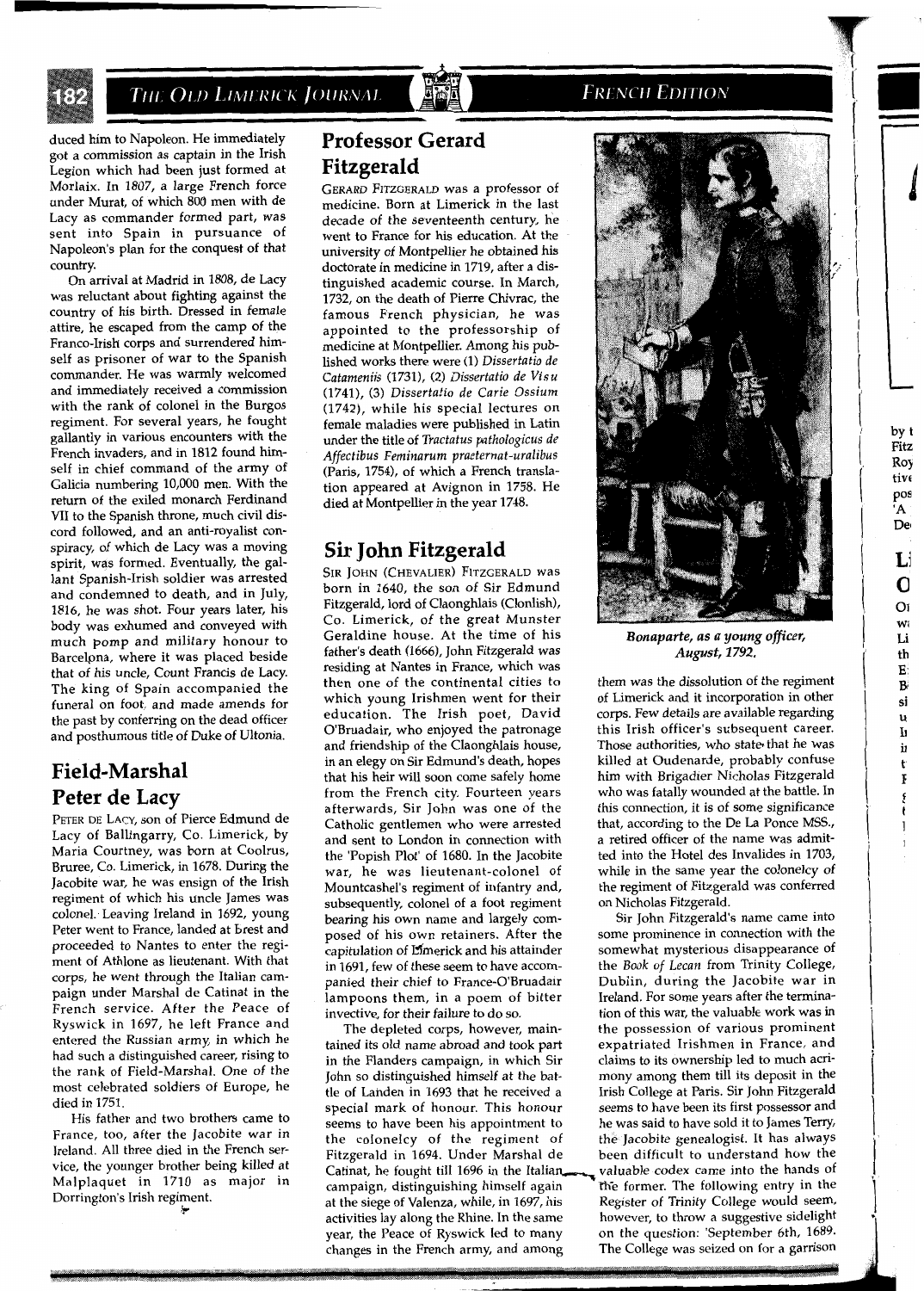

*The colonel's and regimental colours of thi Dillon regiment.* 

by the King's (James) order, and Sir John Fitzgerald took possession of it.' How the Royal Irish Academy, through the initiative of Chevalier O'Gorman, acquired possession of the Book of Lecan is told in 'A Forgotten Irish Antiquary' **(Studies,**  December, 1941).

## **Lieutenant-General Oliver Harty**

OLIVER HARTY (Baron De Pierrebourg) was born at Knockainey, Knocklong, Co. Limerick, on **2** December, 1746, and was the son of John Harty and Margaret Shee. Emigrating to France, he entered Berwick's Irish regiment as a cadet in his sixteenth year - three of his maternal uncles were at the time officers in the Irish Brigade. As a young man, he served in the Isles de France and Bourbon, and two years before the outbreak of the Revolution was, when captain of grenadiers, decorated by Louis XVI with the Order of Saint Louis. When the Irish Brigade was dissolved in 1791 owing to a re-constitution of the army, he remained in France, unlike many of his fellowcountrymen, and became colonel of the 88th regiment (formerly Berwick's).

He had been captain of Berwick's, and when that corps, under the influence of its colonel, Bartholomew O'Mahony, was about to desert France to join the royalists beyond the Rhine, Harty addressed it and called on its officers and men to stand by their adopted country. As a result, only a small number seceded. Like many other gallant officers in France at the time he was suspended from the army in 1793 as a foreigner and imprisoned for seventy days. As he was about to leave France, he was captured by the English and conveyed to the Bermudas, from which he escaped and returned to France.

In 1795, the Committee of Public Safety restored Harty to his former military rank, and in 1796 he was entrusted with the preparation and organisation of the *Brigade Etrangire* (composed of the regiments of O'Meara, Lee, etc.) that formed part of the expeditionary army which set out with Hoche and Tone for Ireland at the end of that year. There are numerous letters to him from Hoche in the French archives before the sailing of the ill-fated armada-his vessel was one of those that reached Bantry Bay. After the failure of the Irish enterprise, he was employed in the 15th military Division against the Chouans in 1799 and 1800, and he helped in a large way to carry that campaign to its success. He was in command of the province of Morbihan in Brittany, and with 800 republican troops won a striking victory over 8,000 insurgents under Cadoudal, on 25 January, 1800.

In 1805, Harty acted for a short time as inspector-general of the Irish Legion, which was mobilised near the coast of Brest, awaiting orders to join in the expected expedition to Ireland. Later, he



Dillon regiment fusilier, 1767, from a drawing by Eugène Lelièpvre.

### **FRENCH EDITION**

went through the Napoleonic campaigns with much distinction and, during his command of the district of Munster in Westphalia, often entertained his countrymen of the Irish Legion at his headquarters. On 30 June, 1811, he was, for his high repute and gallantry, created Baron de Pierrebourg (Alsace) by Napoleon/an honour which was confirmed by, Louis XVIII after the Bourbon restora<sup>t</sup> tion. After a strenuous military career extending over fifty years, he retired from active service on 1 May, 1814, with the rank of lieutenant-general and with many honours. He died at Strasbourg on 2 January, 1823.

By his marriage with Anne Marie de Grenveld, Harty had two sons and a daughter. His great-grandson, Baron Patrice Harty de Pierrebourg, had been for some time engaged in writing a biography of this illustrious Irish soldier, whose portrait decorates the family salon in Paris.

### **Sir John Higgins**

SIR JOHN HIGGINS, son of Dr. Patrick Higgins and Mary Loftus, was born at Limerick in 1676. After the final defeat of the Jacobite army and the capitulation of his native city in 1691, he went as a boy to Paris where his mother's relative, Edmund Loftus, was a banker at the time. Educated at the French university of Montpellier, he graduated in medicine at its famous medical school in 1700. After his qualification as a doctor, the iong War of the Spanish Succession began, and a great soldier of the day, the Euke of Berwick, who was commanderi.1-chief of the allied armies of France and 5pain, induced him to accept the post of principal medical officer of the united forces. In that capacity, he took part in the great battles and sieges of the eleven years conflict, in which the various regiments of the Irish Brigade in the French service played a leading role. His future career, after leaving the army, lay in Spain where he became physician to Philip V and was knighted by James III. Full of honours and renown, he died at Seville on 11 October, 1729. He married Jeanne de Courtade, daughter of a French physician practising in Bayonne in south-western France, whom he met while on a visit to that town in 1712.

### **General Thomas Keating**

THOMAS KEATING, son of Valentine Keating and Sarah Creagh, was born at Limerick in January, 1748. In his sixteenth year, he entered Berwick's regi ment of the Irish Brigade as a cadet. Within a short period, he was appointed lieutenant in Walsh's corps and went through the Corsican and five other campaigns with the rank of captain. (His

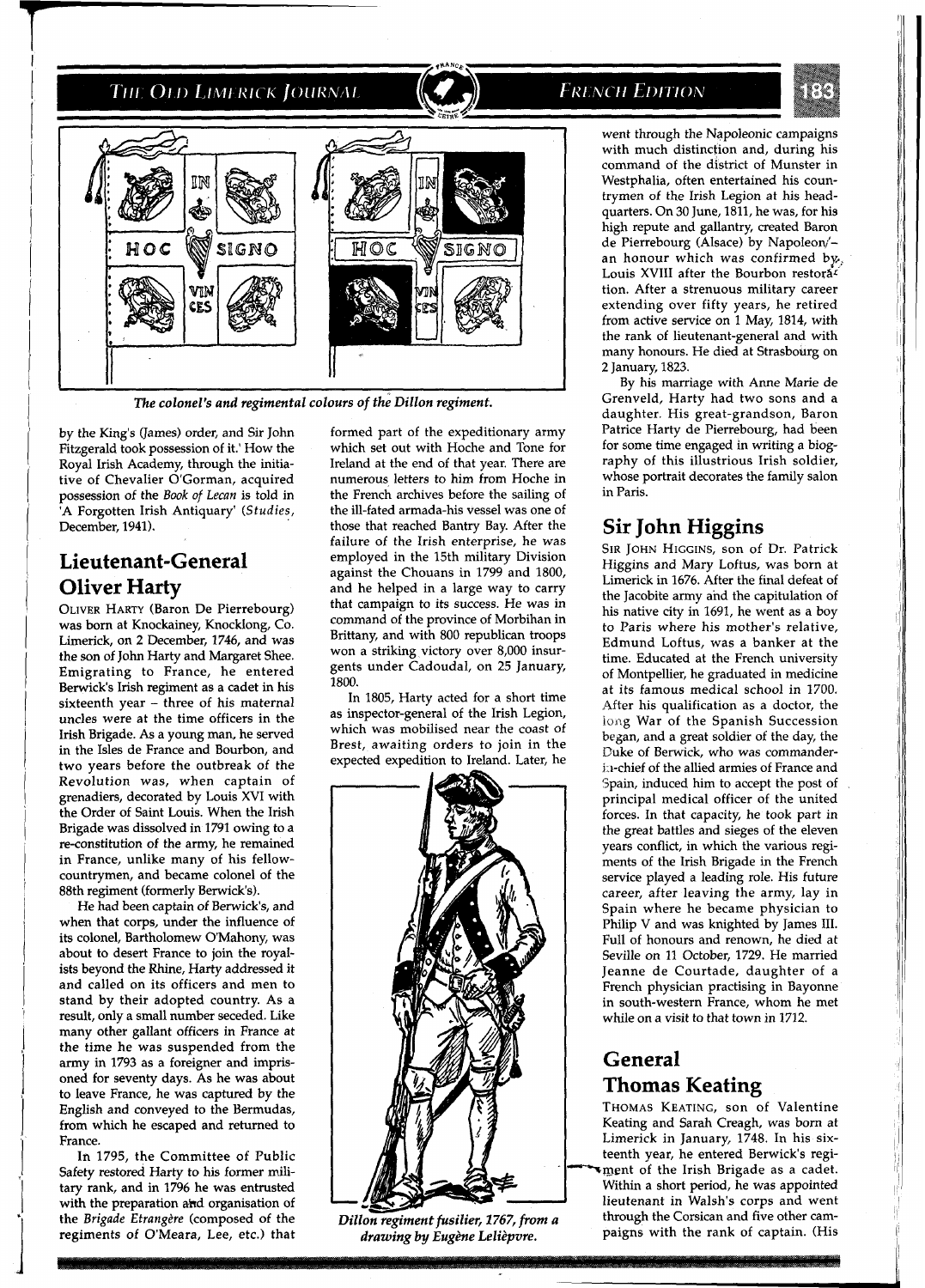three brothers, John, Edward and William also became officers in the French army). In June, 1788, he was promoted to the rank of major, his brevet being signed by the.archbishop of Sens. The colonel-proprietor of Walsh's regiment, Count Walsh de Serrant, who had his own favourite for the appointment, showed much hostility towards Keating, and the latter was temporarily dismissed. This led to a warm discussion in the National Assembly in November, 1790, and that body requested the King to have justice done to the Irish officer. The royal interference resulted in his being restored soon afterwards to his regiment.

Keating was a supporter of the French Revolution, and in June, 1791, was promoted to the rank of lieutenant-colonel. As such he accompanied the army in the following year in the invasion of Belgium. Here he particularly distinguished himself at the Battle of Neerwinden in March, 1793, at the head of a cavalry corps, and a few weeks later was promoted to the rank of general of brigade. Almost immediately afterwards, like his compatriots General O'Moran, Colonel Dillon and others, he fell under the ban of the extreme Jacobin party. As a foreigner and an officer under the monarchy, he was unjustly suspected of disloyalty to the Republic and was suspended from the army in July, 1793. In a letter of protest against this treatment Keating pleaded that, in view of the fact that he was an Irishman who had served in an Irish regiment in the French army for more than thirty years, during which he fought in a dozen campaigns, he should not be regarded as a foreigner. He also produced a certificate from the Society of Liberty and Equality at Arras (where he had acted as commandant) which guaranteed his patriotism and zeal for the Republic. From other towns, too, where his regiment had been quartered, came tributes to his services and loyalty His appeals, however, were in vain, and on 18 August, 1793, he was arrested and imprisoned.

*This injustice drew from Keating another letter of protest, in which he wrote to the Minister of War as follows: My whole family has resided in France for many years. One of my brothers is fighting in the National Guard in La Vendee. Another is captain in the 92nd regiment (formerly Dillon's) in Saint Domingo. A third has been killed fighting. If I am no longer a French citizen, I shall be pro scribed by English law; I shall not belong to any nation and, by reason of this hateful order, I would resemble that ill-fated sect which France has lately placed under the protection of the Rights of Man. If I have had the misfortune, Citizen Minister, to serve under infidel chiefs, I have h@ that fate in common*   $with$  all my brave brothers-in-arms. I *have no knowledge of any plots or* 



*Dillon regiment grenadier, 1779, from a drawing by Eug2ne Leli2pvre.* 

*intrigues, and my religion is to me as such a real thing that I dare to say I would be one of the very last to whom traitors would confide any information regarding such. I ask for your justice and request to be sent back to my post at Arras. Thereby you will distinguish crime from virtue and you will return to the Republic one of its most zealous defenders.* 

Despite his appeal, he was, however, detained in prison for fifteen months, at the end of which he was released on 10 December, 1794, on a medical report which certified that he was suffering from severe rheumatism. After release, he was restored to the army with his old rank of general of brigade. Ill-health, however, had so weakened his constitution that he was compelled to retire from active service on 10 December, 1795, and he died soon afterwards at Poitiers.

## **Judge Matthew Kennedy**

MATTHEW KENNEDY, judge and author, was born in County Limerick in 1652, and was the son of Denis Kennedy and Catherine Herbert. He was appointed a judge of the Admiralty under James  $\mu$  college of his Congregation at Genoa.<br>the Stuart MSS. (Vol 1) gives the warrant The plague was raging in the town and, (25 April, 1689) from his majesty for 'a contracting the fever, he died there.<br>
grant to Matthew Kennedy, LL.D., of the Several members of his family were grant to Matthew Kennedy, LL.D., of the Several members of his family were<br>office of Master in Chancery in Ireland'. officers of the Irish Brigade in France. office of Master in Chancery in Ireland'.

### **FRENCH EDITION**

After the notable figure at the court in Saint Germain-en-Laye. Devoting much of his time there to literary work, he wrote *A Chronological, Genealogical and Historical Dissertation of the Royal Family of the Stuarts,* which was published at Paris in 1705. In this treatise, he tries to prove that the Stuarts were of Irish descent. The work was strongly criticised by Father De La Haye, an Ahglo-Scotchman, in a letter to the Duke of Perth. The author replied to De La Haye in the form of a letter, which was printed in French at Paris in 1715. Kennedy was proficient in the Irish language and used to have competitions in Irish verse with the Abbe Manus O'Rourke of Breffni, who resided permanently at Paris. The latter wrote: 'Dr Kennedy was my great friend and was surprised how I kept my Irish, being so long a time out of Ireland. . . he was jealous with me, for he thought no man a greater master of Irish than himself and published in all the courts of Saint Germain that he knew but me alone who could compare with him.' In 1710, Kennedy married Elizabeth Birmingham at Saint Germaine-en-Laye, where he died on 22 May, 1735, in his eighty-third year.

# **Professor John MacEnery**

JOHN MACENERY was born in 1616 at Castletown-MacEnery, Co. Limerick, where his family were chiefs of the district for several centuries. (Its name has been changed to that of Castletown-Conyers after the foreign family which supplanted them). John MacEnery was educated at Paris at the time that Vincent de'Paul was laying the foundations of his Congregation of the Missions. Among his earliest adherents were a number of young Irishmen that included MacEnery, who joined the Congregation in 1642 and made his vows in 1645. Some years later he was appointed professor of theology in the mother house of St. Lazare at Paris. From there he was transferred in 1654 to the seminary at Troyes. In that town two regiments of Irish soldiers in the French army, which had left Ireland in the Cromwellian exodus, were quartered at the time. With the soldiers, according to St. Vincent de Paul. were 'one hundred women of good morals' and a large number of children, who were driven from their native country by reason of their religion. They were suffering much hardship, and the abbe MacEnery after his arrival at Troyes gave them much help. **A**  few years later, he was sent to Italy to fill the chair of theology in a newly-founded The plague was raging in the town and, contracting the fever, he died there.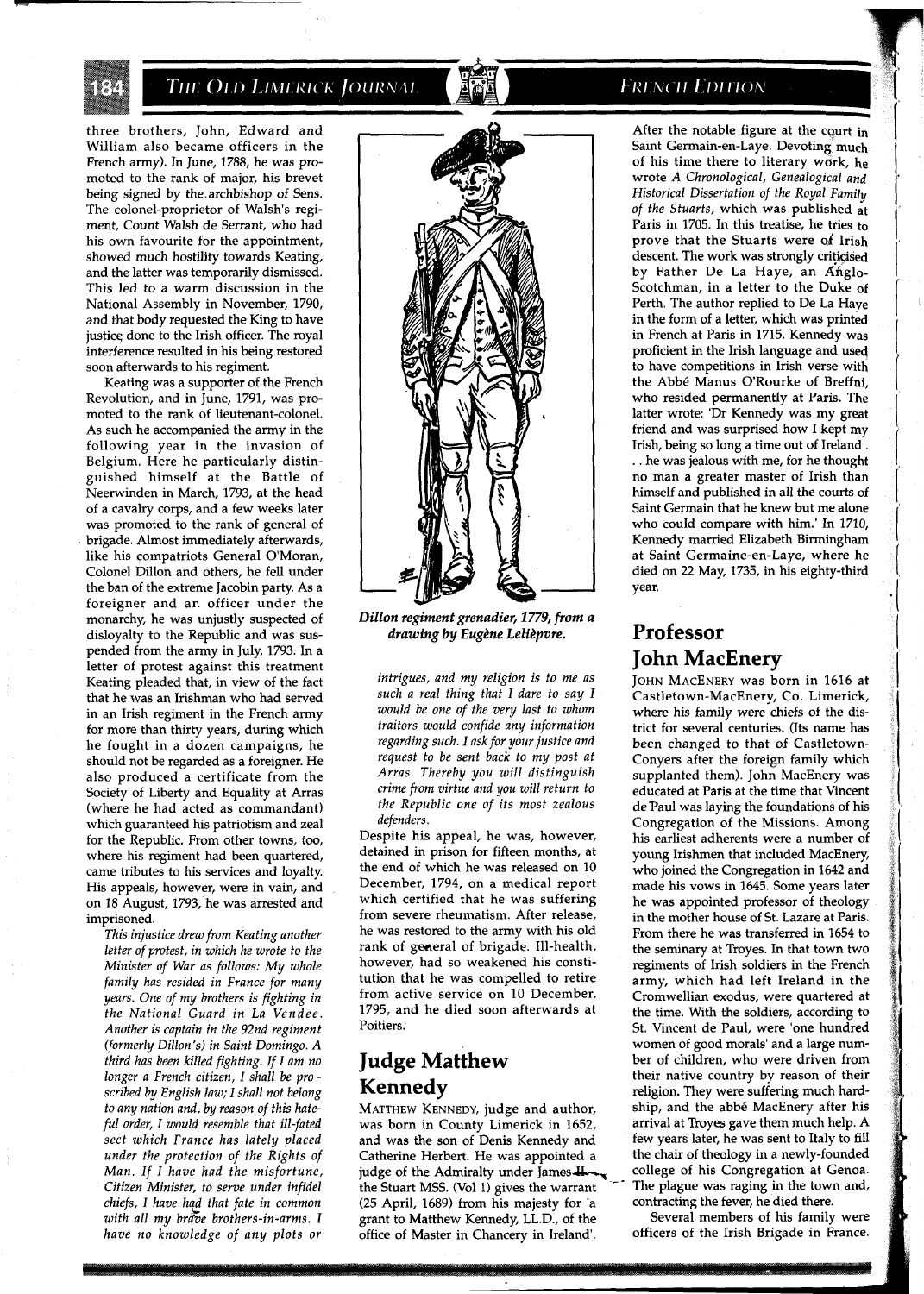#### The Old Limerick Journal



**FRENCH EDITION** 



Colonel Anthony MacEnery of Dillon's regiment was killed at the battle of Chiary in 1701. The Stuart MSS. (Vol. 1) contain a letter from Queen Mary of Modena, widow of James 11, to the Duke of Mantua (19 March 1705) thanking him for his kindness to the children and widow of Colonel MacEnery, 'who was much valued by the late king for his courage and loyalty.' Colonel MacEnery was married to Marie, daughter of the Count de Rantzau, and in 1728 the children were admitted into the ranks of the French nobility. One of them, a colonel in Dillon's regiment, was killed at Fontenoy in 1745, and another at Lauffelt two years later.

#### **James Nihill**

JAMES NIHILL belonged to a branch of the O'Neil family which settled in Clare and Limerick after the defeat of Kinsale in 1601. After the attainder of his family in 1691 he followed James I1 to France, and became the avocat of the Stuart king at Saint Germain-en-Laye. Several of his sons became officers of the Irish Brigadeone was killed and another wounded at Fontenoy. He died at Saint Germain in 1747. A kinsman, Sir Balthazar (Walter) Nihill, was in the last decade of the eighteenth century a brigadier-general in the service of the king of Naples. He was one of the gallant Irish officers who saved the king's life at Velletri, when his majesty was surprised by the Imperial forces under the Irish general Count Browne.

The Nihill family was connected by marriage with that of the illustrious bishop John O'Molony. The latter, immediately before his death at Paris in 1702, left large sums for founding burses in various colleges in that city. Sixty years afterwards some disagreement regarding the burses arose between the college of Louis le Grand and members of the Nihill family residing in France. The names of the latter, as mentioned in the document in the 'archives nationales' dealing with the claims, are as follows: 'Jean Nihill de Molony, écuyer, doctor of medicine of the faculty of Caen, consulting physician to the (Stuart) king of England and the king of Poland, residing in Paris . . . in the parish of Saint Sulpice . . . .; John Paul Marie Nihill, age twenty-one years, student in theology, and Victor Nihill, canon of Neuville in Alsace, age seventeen years, student of logic, both presented to the burses by the said Jean Nihill de Molony, their father, and the present on the foundation of the College de Navarre in the parish of Saint Etienne du Mont'.

### **Colonel Daniel O'Brien**

DANIEL O'BRIEN (Earl of Lismore), soldier and Jacobite agent, was born in 1683 at Perpignan in France, and was son of Morrough O'Brien of Carrigogunell, CO.



*Dillon regiment fusilier, 1786, from a drawing by Eugine Leliipvre.* 

Limerick, officer in the French army, and Julian Callaghan. Entering the French service, he rose to the rank of colonel and was created Chevalier de Saint Lazare in 1716. A zealous Jacobite, he served as a link between the Stuart princes and the French ministry, and in 1745 he was appointed envoy and representative of James 111 at the court of France. A treaty, which promised assistance to Prince Charles Edward, was signed at Fontainebleau on 24 October, 1745, by O'Brien on behalf of James and by the Marquis d'Argenson representing Louis XV. In 1747, he was created Earl of Lismore as a reward for his Jacobite activities, and soon afterwards was summoned to Rome by James III to act as secretary to state to his majesty. There is a considerable number of his letters in the Stuart MSS. which show him as one of the chief actors in all the secret Jacobite movements and intrigues of his time. It was said by his enemies that, with his wife and Cardinal Tencin, he received large sums of money to persuade Prince Henry Stuart (Charles Edward's brother) to accept a cardinalate-an event which Hanoverian England anxiously desired. This proposal created a schism in the Jacobite party, the older adherents of which ranged round the king against his son. Prince Charles Edward.

O'Brien died at Rome in 1759. On being informed of his death, James III months at Nantes, and later in the year declared that he had 'lost a true friend, separated to Paris. Here he founded and old and faithful servant.' He has three burses in the Irish College for the been described as joining all the abilities education of students descended from of a statesman and the politeness of the the O'Keeffe family of Gleann-an-

courtier to the martial spirit of his soldier father.

### **Murrough O'Brien**

MURROUGH O'BRIEN was the son of Eugene O'Brien of the house of Carrigogunell, in which place he was born circa 1650. In 1671, he went/to France as a volunteer in the Irish regiment of Count George Hamilton and took part in the German campaigns of that corps during the succeeding ten years. In 1691, he obtained a commission as captain in the regiment of O'Brien of Clare, and fought with it at Marsaglia in 1693 and at other battles of the war in Italy. By 1705, he had reached the rank of lieutenant-colonel, and in the following year was engaged with his regiment at Ramillies. At this battle, where Lord Clare was killed, Murrough O'Brien captured two English flags which he deposited in the house of the Irish Benedictine nuns at Ypres. After the death of his kinsman, he succeeded him as colonel of the family regiment. At its head he fought at Oudenarde and Malplaquet and at various sieges in Flanders till the end of the War of the Spanish Succession. Holding the rank of major-general he remained colonel of the O'Brien regiment till his death in July, 1720. A brave soldier, the name of Murrough O'Brien stands high in the military annals of France.

A kinsman and namesake –<br>Murrough (Morgan) O'Brien – of the Ballynalackan branch of the Thomond family was also a distinguished officer of Clare's regiment and was in 1736 created a Knight of the Military Order of Saint Louis. He married Marie Louis de Thomak, by whom he had two sons, who became officers in their father's regiment.

### **Bishop Cornelius O'Keeffe**

CORNELIUS O'KEEFFE, son of Denis O'Keeffe and Honora O'Daly, was born in 1664 at Dunkin, Co. Limerick. Educated at the Irish College in Bordeaux, he completed his ecclesiastical studies at the Irish College in Toulouse, where he graduated doctor of divinity. After ordination as a priest, he spent some years on missionary work at La Rochelle, and in 1710 he became parish priest of St. Similien in the city of Nantes. In 1720, he was appointed bishop of Limerick-in the R.I.A. MSS. (23N32) there is an Irish poem (Fáilte dhíbh, a bhráthrir gaoil, tar sáil go críoch Eireann) addressed to him on his return to Ireland by his cousin Father Owen O'Keeffe. In 1734, he returned to France on a visit, spent some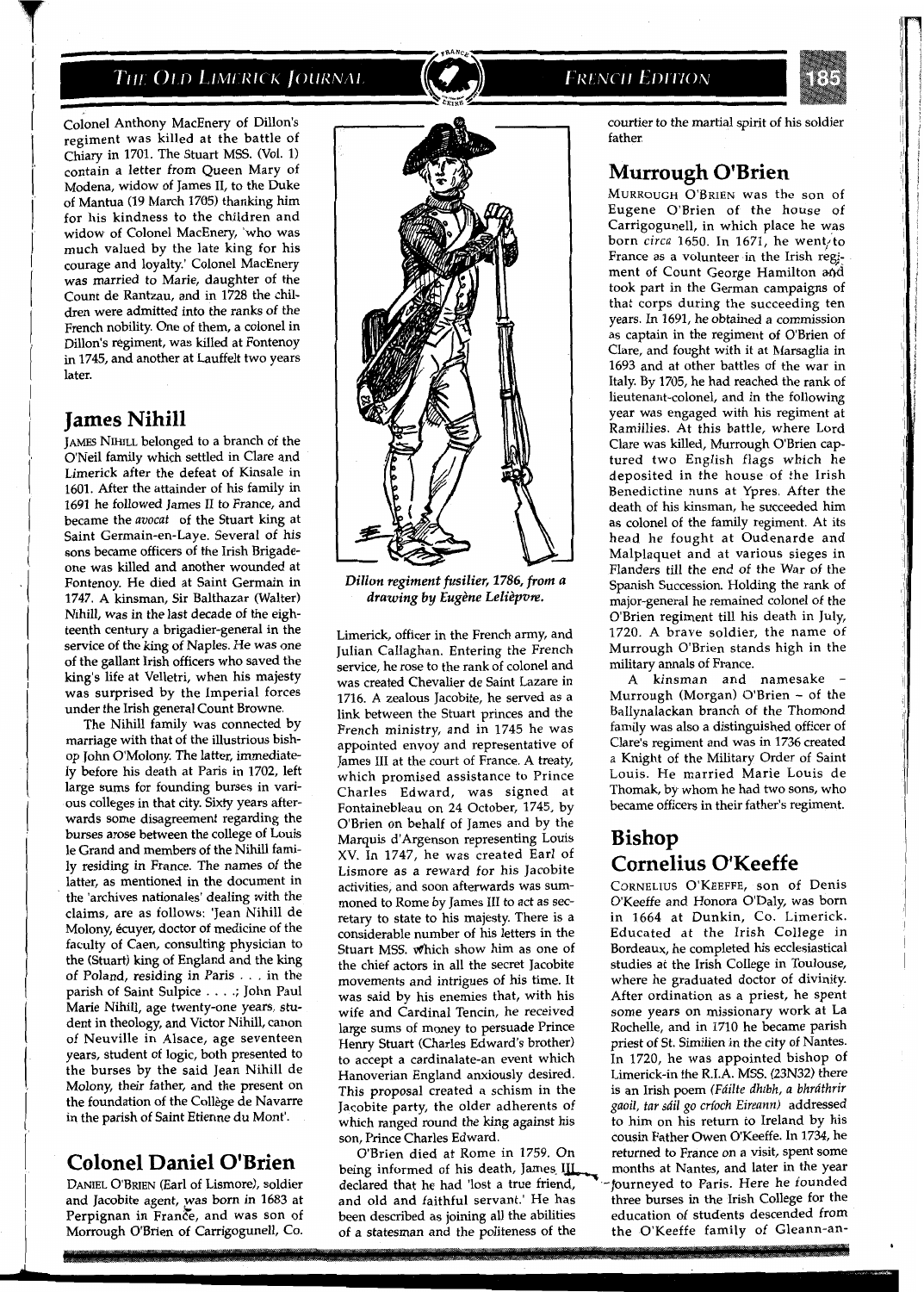#### **FRENCH EDITION**



*Joachim Murat (1767-, 315)* ... *a brilliant cavalry commander. He was executed after Napoleon's fall from power in 1815.* 

Phriacane (Glenville), Co. Cork. He died at Limerick on **4** May, **1737.** In his will he bequeathed 'one hundred livres to Mr. John Butler for the use of the poor of Rochelle, and one hundred livres for Mrs. Mary Gould of Rochelle, and two hundred livres to the Miss Clarkes, daughters to Mr. Theobald Clarke of Nantes.' The last-names were relatives of Marshal Clarke, Duke of Feltre, the illustrious French-Irish soldier.

## **Dr. Edmund Saint Leger**

EDMUND SAINT LEGER was a native of Limerick, where he was born *circa* **1752.**  He went to the Irish College at Paris for his education in **1772** and, pursuing a course of medical studies, took his degree in the university of the French capital. Entering the French colonial service, he filled the post of judge and official interpreter in the island of Tobago (West Indies) during the years immediately preceding the French revolution. In that French colony, as in others, the news of the fall of the Bastille created much rejoicing among the mass of the population, and much disorder subsequently arose there. In **1791,** Dr. Saint Leger, who had become commandant-general of the National Guard in Tabago, came to Paris while the complicated colonial question was being warmly discussed in the National Assembly. In August of that year, he was appointed a Royal Commissioner with extensive powers, and was sent to Saint Domingo, the largest of the French colonies, to make peace there between the contending parties. Ten months later he returned to Paris and, at a sitting of the national Assembly, read a report on the conditions of the island which showed the failure of his mission. He settled in Paris, and, at the end of **1793,** was arrested as a suspect royalist. Brought from the prison of the Conciergerie before the Revolutionary Tribunal, on **8** January, **1794,** he replied to the usual questions that he was forty-one years old, a native of Ireland, a doctor by profession and was living in France for twenty years. He was found not guilty of any activities against the Republic, and was set at liberty.

Dr. Saint Leger, who was physician to Colonel Arthur Dillon, General Kilmaine and others of his compatriots in Paris at the period, had two sons, Edmund and Patrick, who became officers in the Irish Legion.

## **Captain Edmund Saint Leger**

EDMUND SAINT LEGER (JR) was the son of , Edmund. He was born at Limerick and /' educated at the Irish College in Paris. Adopting a military career in the French  $\sqrt{\frac{2}{n}}$  service, he entered the Irish Legion in **1803.** In that body he served with much distinction in the Napoleonic campaigns in Holland, Spain, Portugal and Germany. For valour, he was decorated with the Cross of the Legion of honour in **1813** and was made a Chevalier of Saint Louis in **1824.** In **1814,** he had been appointed captain of the staff of General Maison, who in that year commanded the first corps of the French army as it advanced against the Allied forces then marching on Paris.

After Napoleon's return to France from Elba, Saint Leger, a strong Bonapartist, was an officer of the Army of the Loire-the last force which remained loyal to the emperor. On the second restoration of the Bourbons in **1815,** he retired from active service with the rank of chef de bataillon, and on **18**  June, he died at Paris.

## **Surgeon-Major Patrick Saint Leger**

SAINT LEGER was a brother of Edmund (Jr). Like his brother, he was born at Limerick and educated at the Irish College in Paris, and, like his father, he followed a course of medical studies. After taking out his degree, he became surgeon-major in the Irish Legion and went through the Napoleonic campaigns in Spain and Germany. In **1807,** the Legion was ordered to the isle of Walcheren in Holland, where it encamped near Flushing. The climate was extremely unhealthy, and nearly half the Legion were stricken with fever. Dr. Saint Leger was among its victims, and he died there in **1809.** 

## **Colonel Walter Valentine Stapleton**

WALTER VALENTINE STAPLETON was born at Limerick where his relative, Colonel Stapleton, who was deputy-governor, was killed in **1691** leading a sortie against the Williamites. He went in his youth to France and was naturalised there in **1717.**  He entered Berwick's Irish cavalry regiment and, in that corps, went through the War of the Austrian Succession. By **1743,** he had reached the rank of colonel, and-for gallant conduct at Fontenoy two years later he was promoted to that of 'brigadier des armees du roi.' In **1745,** he accompanied Prince Charles Edward to Scotland and commanded four hundred soldiers of the Irish Brigade at Falkirk, **1** 

whos the v **1746,**  befon

# **Joh**

Walte born bran Thur Prop' his v Fren cam( Nanl The Con year! part then dro

# **Jar**

Carr

JAMI Terr Lim ente pan Aba sho; app Afte emi Ger occi cent ped<br>and who pee .<br>172 Lin dre pap ilies  $of ($ and Par ou tow ers old

G  $\frac{1}{N}$ by<br>We

orĺ at  $left$  $gr<sub>i</sub>$ of<br>Ge